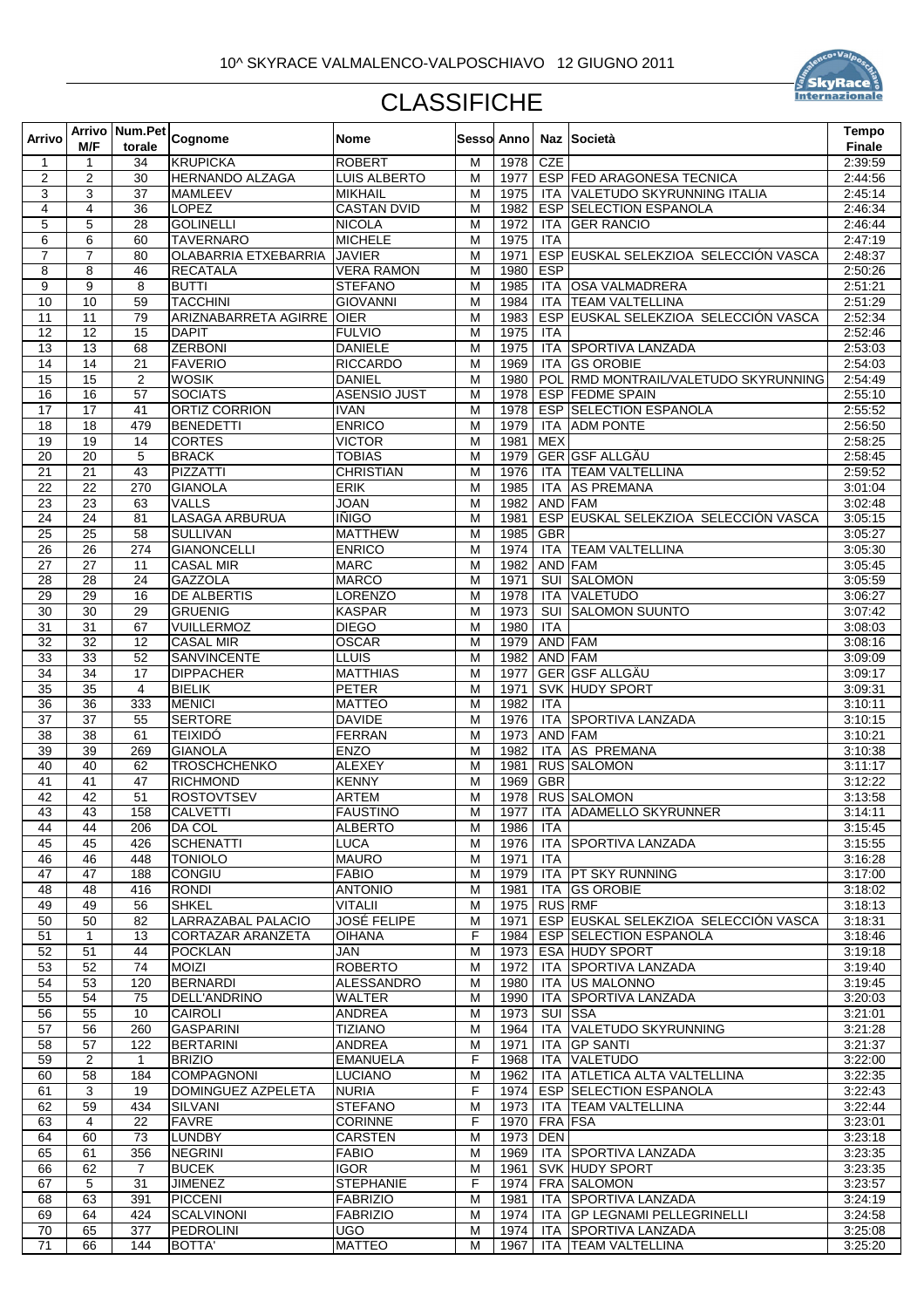| 72              | 67              | 39         | <b>MENGHINI</b>             | <b>CLAUDIO</b>                    | м              | 1976         | SUI        |                                      | 3:25:37            |
|-----------------|-----------------|------------|-----------------------------|-----------------------------------|----------------|--------------|------------|--------------------------------------|--------------------|
| 73              | 68              | 312        | <b>MARAFFIO</b>             | <b>MARCELLO</b>                   | M              | 1969         |            | ITA TEAM VALTELLINA                  | 3:25:46            |
| 74              | 69              | 470        | <b>WYSS</b>                 | <b>ERIC</b>                       | M              | 1966         | SUI        |                                      | 3:25:52            |
| $\overline{75}$ | 6               | 66         | <b>VOKUEVA</b>              | <b>ZHANNA</b>                     | F              | 1987         |            | RUS SALOMON INTERNATIONAL            | 3:25:53            |
|                 |                 |            |                             |                                   |                |              |            |                                      |                    |
| 76              | 7               | 50         | <b>ROSSI</b>                | <b>RAFFAELLA</b>                  | F              | 1974         |            | ITA TEAM VALTELLINA                  | 3:26:40            |
| 77              | 70              | 23         | <b>FEDOROV</b>              | <b>ANDREY</b>                     | M              | 1989         |            | <b>RUS RED FOX RUSSIA</b>            | 3:26:57            |
| 78              | 71              | 222        | <b>DELL'ANDRINO</b>         | <b>FELICE</b>                     | M              | 1963         | <b>ITA</b> |                                      | 3:28:53            |
|                 |                 |            |                             |                                   | F              |              |            |                                      |                    |
| 79              | 8               | 9          | <b>BUZZONI</b>              | <b>LISA</b>                       |                | 1987         | ITA        | <b>GS ALTITUDE</b>                   | 3:29:20            |
| 80              | $\overline{72}$ | 295        | <b>IGNIZIO</b>              | <b>GIOVANNI</b>                   | M              | 1977         | <b>ITA</b> | <b>TEAM VALTELLINA</b>               | 3:29:25            |
| 81              | 73              | 296        | <b>IOBIZZI</b>              | <b>FAUSTO</b>                     | M              | 1970         | <b>ITA</b> |                                      | 3:30:00            |
| 82              | 74              | 359        | <b>NORIS</b>                | <b>GIOVANNI</b>                   | M              | 1966         |            | <b>ITA GSA SOVERE</b>                | 3:31:19            |
|                 |                 |            |                             |                                   |                |              |            |                                      |                    |
| 83              | 9               | 54         | SERRANO SERRIANO            | <b>BIANCA MARIA</b>               | F              | 1976         |            | ESP SELECTION ESPANOLA               | 3:31:22            |
| 84              | $\overline{75}$ | 191        | <b>CORLATTI</b>             | PIERANGELO                        | M              | 1966         |            | ITA SPORTIVA LANZADA                 | 3:31:55            |
| 85              | 76              | 172        | <b>CASTELLI</b>             | <b>ANGELO</b>                     | M              | 1978         |            | ITA VALETUDA S.I.                    | 3:31:56            |
|                 |                 |            |                             |                                   |                |              |            |                                      |                    |
| 86              | 77              | 174        | CAVAZZI                     | <b>NICOLA</b>                     | M              | 1982         | ITA        | <b>CASTELRAIDER</b>                  | 3:32:43            |
| $\overline{87}$ | $\overline{78}$ | 65         | <b>VHYNICKA</b>             | <b>KAMIL</b>                      | M              | 1979         |            | <b>SVK HUDY SPORT</b>                | 3:33:08            |
| 88              | 10              | 3          | ARDID UBED                  | <b>MONICA</b>                     | F              | 1973         |            | ESP SELECTION ESPANOLA               | 3:33:14            |
|                 |                 |            |                             |                                   |                |              |            |                                      |                    |
| 89              | 79              | 408        | <b>RATTI</b>                | <b>LUCIO</b>                      | $\overline{M}$ | 1961         |            | ITA ASS.SPORTIVA PREMANA             | 3:33:27            |
| 90              | 80              | 72         | LAGROUNI                    | <b>ABDENBI</b>                    | M              | 1968         |            | MAR 2002 MARATHON CLUB               | 3:33:55            |
| 91              | 81              | 465        | <b>WALSER</b>               | <b>THOMAS</b>                     | M              | 1973         |            | SUI TV TEUFEN                        | 3:34:23            |
| 92              | $\overline{82}$ | 271        | <b>GIANOLA</b>              | <b>IVAN</b>                       | M              | 1974         | ITA        | <b>AS PREMANA</b>                    |                    |
|                 |                 |            |                             |                                   |                |              |            |                                      | 3:34:41            |
| 93              | 83              | 149        | <b>BRENNA</b>               | <b>FRANCESCO</b>                  | M              | 1969         | <b>ITA</b> |                                      | 3:34:42            |
| 94              | 84              | 261        | <b>GASPERI</b>              | <b>ROBERTO</b>                    | M              | 1964         |            | ITA ATLETICA VILLAZZANO              | 3:34:52            |
| 95              | 85              | 70         | <b>CEDRIC</b>               | <b>BERNARD</b>                    | M              | 1980         | <b>FRA</b> |                                      | 3:34:56            |
|                 |                 |            |                             |                                   |                |              |            |                                      |                    |
| 96              | 11              | 165        | <b>CARDONE</b>              | <b>DEBORA</b>                     | F              | 1975         | <b>ITA</b> |                                      | 3:35:02            |
| 97              | 12              | 48         | <b>ROMANIN</b>              | <b>PAOLA</b>                      | F              | 1977         | ITA        | US A. MORO PALUZZA                   | 3:35:35            |
| $\overline{98}$ | 86              | 380        | <b>PEGORARI</b>             | <b>LORENZO</b>                    | $\overline{M}$ | 1987         | <b>ITA</b> |                                      | 3:35:45            |
|                 |                 |            |                             |                                   |                |              |            |                                      |                    |
| $\overline{99}$ | $\overline{87}$ | 306        | <b>MAGNANI</b>              | <b>GIANCARLO</b>                  | M              | 1960         | <b>ITA</b> |                                      | 3:35:49            |
| 100             | 88              | 49         | <b>ROSSI</b>                | <b>ENZO</b>                       | M              | 1968         |            | ITA SPORTIVA LANZADA                 | 3:36:03            |
| 101             | 89              | 255        | <b>FRANZI</b>               | <b>DOMENICO</b>                   | M              | 1973         |            | ITA TEAM VALTELLINA                  | 3:36:30            |
|                 |                 | 286        | <b>GUIDI</b>                |                                   | M              |              |            |                                      |                    |
| 102             | 90              |            |                             | <b>DEVIS</b>                      |                | 1975         | <b>ITA</b> | <b>GP VALCHIAVENNA</b>               | 3:37:29            |
| 103             | 91              | 272        | <b>GIANOLA</b>              | SAUL                              | M              | 1965         | ITA        | <b>AS PREMANA</b>                    | 3:37:43            |
| 104             | 92              | 123        | <b>BERTELLE</b>             | <b>ALESSANDRO</b>                 | M              | 1983         | <b>ITA</b> |                                      | 3:38:09            |
| 105             | 93              | 212        | DE PIAZZI                   | <b>SIMONE</b>                     | M              | 1973         | <b>ITA</b> |                                      | 3:38:22            |
|                 |                 |            |                             |                                   |                |              |            |                                      |                    |
| 106             | 94              | 107        | <b>ARRIGONI</b>             | <b>ALESSIO</b>                    | M              | 1975         | <b>ITA</b> |                                      | 3:38:36            |
| 107             | 95              | 407        | <b>RASTELLI</b>             | <b>IVAN</b>                       | M              | 1969         | <b>ITA</b> |                                      | 3:38:41            |
| 108             | 13              | 78         | <b>AZKORBEBEITIA URIZAR</b> | <b>OIHANA</b>                     | F              | 1970         |            | ESP EUSKAL SELEKZIOA SELECCIÓN VASCA | 3:39:02            |
|                 |                 |            |                             |                                   |                |              |            |                                      |                    |
| 109             | 96              | 324        | <b>MAYER</b>                | <b>JOHANNES</b>                   | M              | 1965         |            | SUI SC SCARDANAL BONADUZ             | 3:39:04            |
| 110             | $\overline{97}$ | 346        | <b>MORIONDO</b>             | <b>PAOLO</b>                      | M              | 1975         | <b>ITA</b> |                                      | 3:39:28            |
| 111             | 98              | 240        | <b>FAZZINI</b>              | <b>OTTAVIO</b>                    | M              | 1963         | <b>ITA</b> | <b>AS PREMANA</b>                    | 3:39:51            |
| 112             | 99              | 218        | <b>DELLA RODOLFA</b>        |                                   | M              | 1968         |            | ITA SPORTIVA LANZADA                 |                    |
|                 |                 |            |                             | <b>CESARE</b>                     |                |              |            |                                      | 3:40:39            |
| 113             | 100             | 134        | <b>BONAVETTI</b>            | <b>ROSSANO</b>                    | M              | 1970         |            | ITA <b>US MALONNO</b>                | 3:41:14            |
|                 |                 |            |                             |                                   |                |              |            | US ALDO MORO PALUZZA                 | 3:41:50            |
|                 |                 |            |                             |                                   |                |              |            |                                      |                    |
| 114             | 101             | 483        | <b>MOROCUTTI</b>            | <b>GIONNI</b>                     | M              | 1973         | <b>ITA</b> |                                      |                    |
| 115             | 102             | 335        | <b>MICHELI</b>              | <b>MARCO</b>                      | M              | 1969         | ITA        | <b>GS OROBIE</b>                     | 3:41:58            |
| 116             | 103             | 167        | <b>CARRARA</b>              | <b>ANGELO</b>                     | M              | 1975         | <b>ITA</b> |                                      | 3:42:15            |
| 117             | 104             | 459        |                             |                                   | м              |              |            |                                      |                    |
|                 |                 |            | <b>VIVIANI</b>              | <b>DAMIANO</b>                    |                |              |            | 1970   ITA US BORMIESE ATL.          | 3:42:25            |
| 118             | 105             | 385        | PENNATI                     | <b>ROBERTO</b>                    | M              | 1970         | ITA        |                                      | 3:42:42            |
| 119             | 14              | 26         | <b>GIANOLA</b>              | <b>CHIARA</b>                     | F              | 1984         | ITA        |                                      | 3:42:56            |
| 120             | 15              | 38         | <b>MENGHINI</b>             | ANGELA                            | F              | 1963         |            | <b>SUI SSA</b>                       | 3:43:35            |
|                 |                 |            |                             |                                   |                |              |            |                                      |                    |
| 121             | 106             | 248        | <b>FINAZZI</b>              | <b>MARCO</b>                      | м              | 1959         |            | ITA GS ALTITUDE                      | 3:43:38            |
| 122             | 107             | 246        | <b>FERRI</b>                | <b>UMBERTO</b>                    | M              | 1968         | ITA        | <b>ORTICA TEAM</b>                   | 3:43:41            |
| 123             | 108             | 327        | <b>MAZZONI</b>              | <b>ANDREA</b>                     | M              | 1986         | ITA        | <b>SPORT RACE VALTELLINA</b>         | 3:43:59            |
| 124             | 109             | 381        | PEGORARI                    | LORENZO                           | м              | 1983         | ITA        |                                      | 3:44:08            |
|                 |                 |            |                             |                                   |                |              |            |                                      |                    |
| 125             | 110             | 379        | <b>PEDROTTI</b>             | <b>MARCO</b>                      | M              | 1984         | ITA        | <b>SPORTIVA LANZADA</b>              | 3:44:14            |
| 126             | 111             | 382        | <b>PELLEGRINO</b>           | <b>CRISTIAN</b>                   | M              | 1978         | ITA        | <b>TEAM VALTELLINA</b>               | 3:44:32            |
| 127             | 112             | 287        | <b>GUSMEROLI</b>            | <b>MASSIMO</b>                    | M              | 1969         | ITA        | <b>TEAM VALTELLINA</b>               | 3:44:32            |
| 128             | 113             | 349        |                             |                                   | M              | 1963         | ITA        |                                      | 3:44:42            |
|                 |                 |            | <b>MOSCONI</b>              | <b>PATRICK</b>                    |                |              |            | <b>RUPE MAGNA</b>                    |                    |
| 129             | 114             | 419        | <b>ROTA</b>                 | <b>CLAUDIO</b>                    | M              | 1976         | <b>ITA</b> | <b>TEAM VALTELLINA</b>               | 3:44:54            |
| 130             | 115             | 319        | <b>MARVEGGIO</b>            | <b>BRUNO</b>                      | M              | 1973         | ITA        | 2002 MARATHON CLUB                   | 3:45:19            |
| 131             | 116             | 119        | <b>BERETTA</b>              | <b>MARCO</b>                      | м              | 1960         | ITA        |                                      | 3:46:03            |
|                 |                 |            |                             |                                   |                |              |            |                                      |                    |
| 132             | 117             | 229        | <b>DOULAT</b>               | <b>CHRISTOPHE</b>                 | M              | 1963         | <b>FRA</b> |                                      | 3:46:12            |
| 133             | 118             | 455        | <b>VANOTTI</b>              | <b>ROBERTO</b>                    | M              | 1984         | ITA        | POLISPORTIVA ALBOSAGGIA              | 3:46:18            |
| 134             | 119             | 330        | <b>MENEGOLA</b>             | <b>ATHOS</b>                      | M              | 1968         | ITA        | VALGEROLA                            | 3:46:34            |
|                 |                 |            |                             |                                   |                |              |            |                                      |                    |
| 135             | 120             | 365        | PANIZZA                     | <b>FIORENZO</b>                   | M              | 1968         | ITA        |                                      | 3:47:00            |
| 136             | 121             | 474        | ZATTI                       | ANDREA                            | M              | 1967         | <b>ITA</b> |                                      | 3:47:48            |
| 137             | 122             | 338        | <b>MOLTENI</b>              | <b>ANDREA</b>                     | M              | 1982         | <b>ITA</b> |                                      | 3:48:18            |
|                 |                 | 121        |                             | <b>GIACOMO</b>                    | M              | 1964         | ITA        | SPORTIVA LANZADA                     | 3:48:44            |
| 138             | 123             |            | <b>BERRA</b>                |                                   |                |              |            |                                      |                    |
| 139             | 124             | 313        | <b>MARANTA</b>              | <b>MAURIZIO</b>                   | M              | 1991         | <b>ITA</b> |                                      | 3:48:55            |
| 140             | 125             | 374        | PEDRAZZOLI                  | <b>VITTORIO</b>                   | M              | 1966         | ITA        | SPORTIVA LANZADA                     | 3:48:58            |
| 141             | 16              | 182        | <b>COMBI</b>                | <b>LORENZA</b>                    | F              | 1975         | ITA        |                                      | 3:49:21            |
|                 |                 |            |                             |                                   |                |              |            |                                      |                    |
| 142             | 126             | 447        | <b>TOINI</b>                | <b>MARIO</b>                      | M              | 1969         |            | ITA   IMBECILLAUS                    | 3:49:41            |
| 143             | 127             | 231        | <b>DOZIO</b>                | <b>LUIGI</b>                      | M              | 1968         | ITA        | <b>OSA VALMADRERA</b>                | 3:50:19            |
| 144             | 128             | 243        | <b>FERRARI</b>              | <b>STEFANO</b>                    | M              | 1988         | <b>ITA</b> | SPORTIVA LANZADA                     | 3:50:47            |
|                 |                 |            |                             |                                   |                |              |            |                                      |                    |
| 145             | 129             | 430        | <b>SELVETTI</b>             | CAMILLO                           | M              | 1955         | <b>ITA</b> |                                      | 3:50:55            |
| 146             | 130             | 399        | <b>POSSESSI</b>             | <b>PIERINO</b>                    | M              | 1970         |            | ITA IMBECILLAUS                      | 3:51:39            |
| 147             | 131             | 103        | <b>ANANIA</b>               | <b>GENNARO</b>                    | M              | 1956         | ITA        | <b>ATL VERBANO</b>                   | 3:51:48            |
|                 |                 |            |                             |                                   |                |              |            |                                      |                    |
| 148<br>149      | 132<br>133      | 301<br>304 | LARDI<br><b>LIVER</b>       | <b>GIAMPAOLO</b><br><b>MATTEO</b> | M<br>м         | 1974<br>1978 | SUI        | SUI SPORTIVA POSCHIAVO               | 3:51:51<br>3:51:51 |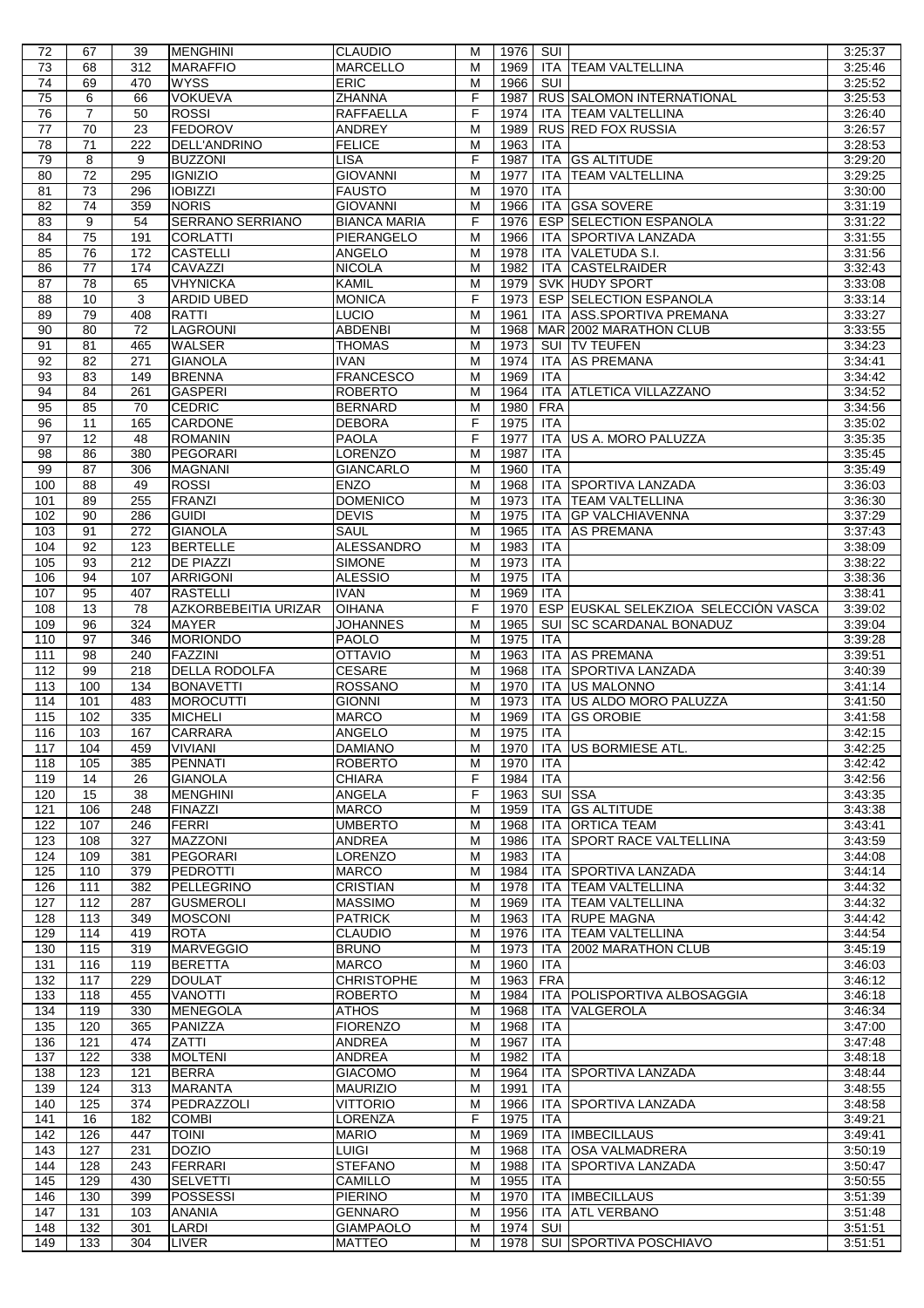| 150        | 134        | 322        | <b>MASCHERONI</b>        | <b>MARCO</b>                  | м      | 1977         | ITA        |                                            | 3:52:01            |
|------------|------------|------------|--------------------------|-------------------------------|--------|--------------|------------|--------------------------------------------|--------------------|
| 151        | 135        | 264        | <b>GEROSA</b>            | <b>ALFONSO</b>                | M      | 1976         |            | ITA <b>PT SKYRUNNING</b>                   | 3:52:31            |
| 152        | 136        | 118        | <b>BELOTTI</b>           | <b>LUCIANO</b>                | M      | 1968         |            | ITA POLISPORTIVA ALBOSAGGIA                | 3:52:31            |
| 153        | 137        | 273        | <b>GIANOLA</b>           | <b>STEFANO</b>                | M      | 1986         | ITA        | <b>AS PREMANA</b>                          | 3:53:05            |
| 154        | 138        | 358        | <b>NIGOTTI</b>           | <b>PAOLO</b>                  | M      | 1967         | <b>ITA</b> |                                            | 3:53:41            |
| 155        | 139        | 467        | <b>WEIS</b>              | <b>MATTHIAS</b>               | M      | 1961         |            | <b>GERILTC BERLIN</b>                      | 3:53:46            |
| 156        | 140        | 362        | <b>OSMETTI</b>           | <b>MARIO</b>                  | M      | 1965         | <b>ITA</b> |                                            | 3:54:15            |
|            |            |            |                          |                               |        |              |            |                                            |                    |
| 157        | 17         | 77         | <b>CALVILLO ARTEAGA</b>  | <b>ELENA</b>                  | F      | 1970         |            | ESP EUSKAL SELEKZIOA SELECCIÓN VASCA       | 3:54:16            |
| 158        | 141        | 354        | <b>MUJIKA</b>            | <b>MIGUEL ANGEL</b>           | M      | 1968         | <b>ESP</b> |                                            | 3:54:16            |
| 159        | 142        | 317        | <b>MARSETTI</b>          | LORENZO                       | M      | 1969         |            | ITA TEAM VALTELLINA                        | 3:54:20            |
| 160        | 143        | 268        | <b>GIANATTI</b>          | <b>MARCO</b>                  | M      | 1980         | ITA.       | <b>PT SKYRUNNING</b>                       | 3:54:24            |
| 161        | 144        | 141        | <b>BORMOLINI</b>         | LEONARDO                      | M      | 1965         | ITA        | <b>MARATHON CLUB LIVIGNO</b>               | 3:54:39            |
| 162        | 145        | 178        | <b>COLLAUD</b>           | <b>STÉPHANE</b>               | M      | 1979         | SUI        |                                            | 3:54:52            |
| 163        | 146        | 250        | <b>FIOCCHI</b>           | <b>PIER FRANCESCO</b>         | M      | 1956         |            | ITA ATL CASTELNOVO NEI MONTI               | 3:54:55            |
| 164        | 147        | 195        | <b>CORTI</b>             | <b>MAURO</b>                  | M      | 1958         | <b>ITA</b> |                                            | 3:55:13            |
|            |            |            | PHILIPP                  |                               | F      |              |            | <b>GER TV JAHN KEMPTEN - SALOMON</b>       |                    |
| 165        | 18         | 389        |                          | <b>SIMONE</b>                 |        | 1971         |            |                                            | 3:55:33            |
| 166        | 148        | 239        | <b>FAZZINI</b>           | <b>CLAUDIO</b>                | M      | 1967         |            | ITA AS PREMANA                             | 3:55:59            |
| 167        | 149        | 196        | <b>CORTI</b>             | <b>SIMONE</b>                 | M      | 1971         | <b>ITA</b> | <b>GS DREZZO</b>                           | 3:56:16            |
| 168        | 150        | 393        | PIGANZOLI                | <b>MATTIA</b>                 | M      | 1988         |            | ITA SPORT RACE VALTELLINA                  | 3:56:22            |
| 169        | 151        | 211        | <b>DE MATTEIS</b>        | <b>MARCO</b>                  | M      | 1977         | ITA.       | <b>ASD RUNANDTRAIL</b>                     | 3:56:45            |
| 170        | 152        | 153        | <b>BULANTI</b>           | <b>FABIO</b>                  | M      | 1978         | <b>ITA</b> |                                            | 3:57:12            |
| 171        | 153        | 230        | <b>DOULAT</b>            | <b>JOFFREY</b>                | M      | 1991         | <b>FRA</b> |                                            | 3:57:12            |
| 172        | 154        | 64         | <b>VERGILYUSH</b>        | <b>VALENTIN</b>               | M      | 1986         |            | <b>RUS RMF</b>                             | 3:58:07            |
|            |            |            | <b>FIORI</b>             |                               |        |              |            |                                            |                    |
| 173        | 155        | 251        |                          | <b>MARCO</b>                  | M<br>F | 1969         | <b>ITA</b> | PT SKY RUNNING                             | 4:00:08            |
| 174        | 19         | 257        | <b>FRIGIERIE</b>         | STEPHANIE                     |        | 1985         | <b>ITA</b> | <b>TEAM VALTELLINA</b>                     | 4:00:21            |
| 175        | 156        | 337        | <b>MOCCI</b>             | <b>SAVATORE</b>               | M      | 1955         | <b>ITA</b> |                                            | 4:00:41            |
| 176        | 157        | 410        | <b>REGNANI</b>           | <b>MARCO</b>                  | M      | 1962         | <b>ITA</b> | <b>ATL CASTELNOVO NEI MONTI</b>            | 4:01:06            |
| 177        | 158        | 329        | MELÈ                     | <b>ATTILIO</b>                | M      | 1954         | <b>ITA</b> |                                            | 4:01:30            |
| 178        | 159        | 348        | <b>MOROSINI</b>          | CARLO                         | M      | 1976         | ITA        | <b>IMBECILLAUS</b>                         | 4:01:33            |
| 179        | 160        | 291        | <b>HIRST</b>             | <b>DAVID</b>                  | M      | 1962         | <b>GBR</b> |                                            | 4:01:54            |
| 180        | 161        | 477        | <b>ZULLATO</b>           | <b>IVANO</b>                  | M      | 1973         | ITA        | ATL.MOTTENSE                               | 4:02:07            |
| 181        | 162        | 209        | <b>DAVERIO</b>           | <b>MATTEO</b>                 | M      | 1974         |            |                                            | 4:02:35            |
|            |            |            |                          |                               |        |              | ITA        |                                            |                    |
| 182        | 163        | 259        | <b>GARBAGNATI</b>        | <b>FLAVIO</b>                 | M      | 1965         | <b>ITA</b> |                                            | 4:02:35            |
| 183        | 20         | 345        | <b>MORASCHINELLI</b>     | <b>MARIA LUCIA</b>            | F      | 1976         |            | ITA TTEAM VALTELLINA                       | 4:02:36            |
| 184        | 164        | 285        | <b>GUGLIELMANA</b>       | <b>ROBERTO</b>                | M      | 1960         |            | ITA GP VALCHIAVENNA                        | 4:02:39            |
| 185        | 165        | 449        | <b>TRAINI</b>            | <b>FRANCESCO</b>              | M      | 1970         | <b>ITA</b> | <b>GS OROBIE</b>                           | 4:02:46            |
| 186        | 166        | 151        | <b>BRISA</b>             | <b>MATTEO</b>                 | M      | 1983         | <b>ITA</b> | <b>SPORT RACE VALTELLINA</b>               | 4:02:49            |
| 187        | 21         | 18         | <b>DOERFLINGER</b>       | <b>MANUELA</b>                | F      | 1985         | SUI        | <b>SSA</b>                                 | 4:03:04            |
| 188        | 22         |            |                          |                               |        |              |            |                                            |                    |
|            |            |            |                          |                               |        |              |            |                                            |                    |
|            |            | 297        | <b>ISEPPI</b>            | <b>CLIZIA</b>                 | F      | 1979         | SUI        |                                            | 4:03:13            |
| 189        | 167        | 145        | <b>BRACELLI</b>          | <b>ANGELO</b>                 | M      | 1965         |            | SUI SPORTIVA PALU'                         | 4:03:36            |
| 190        | 168        | 425        | <b>SCARTAZZINI</b>       | <b>VITTORIO</b>               | M      | 1988         | SUI        |                                            | 4:03:37            |
| 191        | 169        | 225        | DELL'ORSO                | <b>GIUSEPPE</b>               | M      | 1968         |            | ITA ATLETICA FILOTRANO (AN)                | 4:03:44            |
| 192        | 170        | 220        | <b>DELLA VEDOVA</b>      | <b>MAURO</b>                  | M      | 1974         | <b>ITA</b> |                                            | 4:03:49            |
| 193        | 171        | 341        | <b>MONDINI</b>           | <b>DIEGO</b>                  | M      | 1985         |            | ITA ADAMELLO SKYRUNNER                     | 4:03:56            |
| 194        | 172        | 450        | <b>TREZZI</b>            | <b>STEFANO</b>                | M      | 1980         |            | ITA LARIO RUNNERS                          | 4:03:57            |
| 195        | 173        | 106        | <b>ARLATI</b>            | <b>GIOVANNI</b>               | M      | 1965         |            | ITA   POL.DIMICA POTENTER VIMERCATE        | 4:03:58            |
|            |            |            |                          |                               | M      |              |            |                                            |                    |
| 196        | 174        | 363        | <b>PAGANINI</b>          | <b>MICHELE</b>                |        | 1976         | SUI        |                                            | 4:04:06            |
| 197        | 175        | 254        | <b>FORNI</b>             | <b>FRANCESCO</b>              | M      | 1972         | <b>ITA</b> |                                            | 4:04:06            |
| 198        | 176        | 215        | <b>DEL VINCENZO</b>      | <b>FABRIZIO</b>               | M      | 1971         | ITA        | <b>SPORTIVA LANZADA</b>                    | 4:04:09            |
| 199        | 177        | 303        | <b>LEONARDI</b>          | <b>UGO</b>                    | M      | 1975         |            | SUI SPORTIVA PALU POSCHIAVO                | 4:04:23            |
| 200        | 178        | 140        | <b>BORMOLINI</b>         | <b>FAUSTO</b>                 | M      | 1967         |            | ITA SPORT RACE VALTELLINA                  | 4:04:31            |
| 201        | 179        | 446        | <b>TOFFETTI</b>          | <b>MASSIMO</b>                | M      | 1973         | <b>ITA</b> | <b>GS ZELOFORAMAGNO</b>                    | 4:05:53            |
| 202        | 180        | 339        | <b>MOLTENI</b>           | <b>ANTONINO</b>               | M      | 1959         | <b>ITA</b> |                                            | 4:06:23            |
| 203        | 181        | 114        | <b>BARUFFALDI</b>        | <b>MARCO</b>                  | M      | 1971         | ITA        | <b>AS PREMANA</b>                          | 4:06:34            |
| 204        | 182        | 138        | <b>BORDONI</b>           | PAOLO CARLO                   | M      | 1964         | ITA        | <b>GRUPPO PODISTICO RUPE MAGNA</b>         | 4:07:41            |
| 205        | 183        | 186        | <b>CONFEGGI</b>          | <b>VALTER</b>                 | M      | 1971         | <b>ITA</b> | <b>PT SKY RUNNING</b>                      | 4:08:52            |
| 206        | 184        | 256        | <b>FRIGERIO</b>          | <b>PAOLO</b>                  | M      | 1969         | ITA        |                                            | 4:09:04            |
|            | 185        | 463        |                          | <b>FELIX</b>                  | M      |              |            |                                            | 4:09:12            |
| 207        |            |            | <b>VONTOBEL</b>          |                               |        | 1958         | SUI        |                                            |                    |
| 208        | 186        | 367        | <b>PAONESSA</b>          | <b>MARIO</b>                  | M      | 1970         | ITA        | <b>ATLETICA VERBANO</b>                    | 4:09:22            |
| 209        | 23         | 53         | <b>SCOTTI</b>            | <b>ESTER</b>                  | F      | 1968         | ITA        |                                            | 4:09:39            |
| 210        | 187        | 357        | <b>NEGRINI</b>           | <b>GIANLUCA</b>               | M      | 1969         | ITA        | <b>ATLETICA 3V</b>                         | 4:10:14            |
| 211        | 188        | 429        | <b>SELVA</b>             | <b>MICHELE</b>                | M      | 1970         | ITA        | TEAM VALTELLINA                            | 4:10:16            |
| 212        | 189        | 125        | <b>BERTOLINI</b>         | <b>STEFANO</b>                | M      | 1980         | ITA        |                                            | 4:10:22            |
| 213        | 190        | 139        | <b>BORGHI</b>            | <b>ENRICO</b>                 | M      | 1965         | ITA        |                                            | 4:10:36            |
| 214        | 191        | 278        | <b>GIUGNI</b>            | <b>FABRIZIO</b>               | M      | 1966         |            | ITA 2002 MARATHON CLUB                     | 4:10:37            |
| 215        | 192        | 183        | <b>COMPAGNONI</b>        | <b>GIOVANNI</b>               | M      | 1982         | ITA        | ATLETICA ALTA VALTELLINA                   | 4:10:43            |
| 216        | 193        | 472        | <b>ZANELLA</b>           | <b>GIANLUCA</b>               | M      | 1967         | <b>ITA</b> |                                            | 4:10:49            |
| 217        | 194        | 223        | DELLE COSTE              | ALAN                          | M      | 1981         | ITA        | <b>GLI SKIPAZZI</b>                        | 4:10:52            |
|            | 195        | 176        |                          |                               | M      | 1971         | ITA        | <b>GS ALTITUDE</b>                         | 4:10:57            |
| 218        |            |            | <b>CIANTRA</b>           | <b>MAURIZIO</b>               |        |              |            |                                            |                    |
| 219        | 24         | 466        | <b>WEBER</b>             | <b>AITA</b>                   | F      | 1983         | SUI        |                                            | 4:11:07            |
| 220        | 25         | 127        | <b>BESSEGHINI</b>        | <b>MARTINA</b>                | F      | 1970         |            | ITA RUPE MAGNA                             | 4:11:18            |
| 221        | 196        | 311        | <b>MANZONI</b>           | <b>GIANCARLO</b>              | M      | 1968         |            | ITA ALTITUDE                               | 4:11:19            |
| 222        | 197        | 194        | <b>CORTESI</b>           | <b>PAOLO</b>                  | M      | 1965         |            | SUI SPORTIVA PALÙ POSCHIAVO                | 4:11:49            |
| 223        | 198        | 27         | <b>GIORDANI</b>          | <b>MASSIMO</b>                | M      | 1981         | <b>ITA</b> | SPORTIVA LANZADA                           | 4:12:24            |
| 224        | 199        | 309        | <b>MALINVERNO</b>        | <b>PIERO</b>                  | M      | 1961         | ITA        |                                            | 4:12:42            |
| 225        | 200        | 437        | <b>SPINA</b>             | <b>GIANLUCA</b>               | M      | 1984         | ITA        | <b>CITTANOVA MODENA</b>                    | 4:14:14            |
| 226<br>227 | 201<br>202 | 228<br>298 | <b>DOSSENA</b><br>LAMERA | <b>PAOLO</b><br><b>SILVAR</b> | M<br>M | 1970<br>1968 |            | <b>ITA GS ALTITUDE</b><br>ITA IZ SKYRACING | 4:14:35<br>4:15:03 |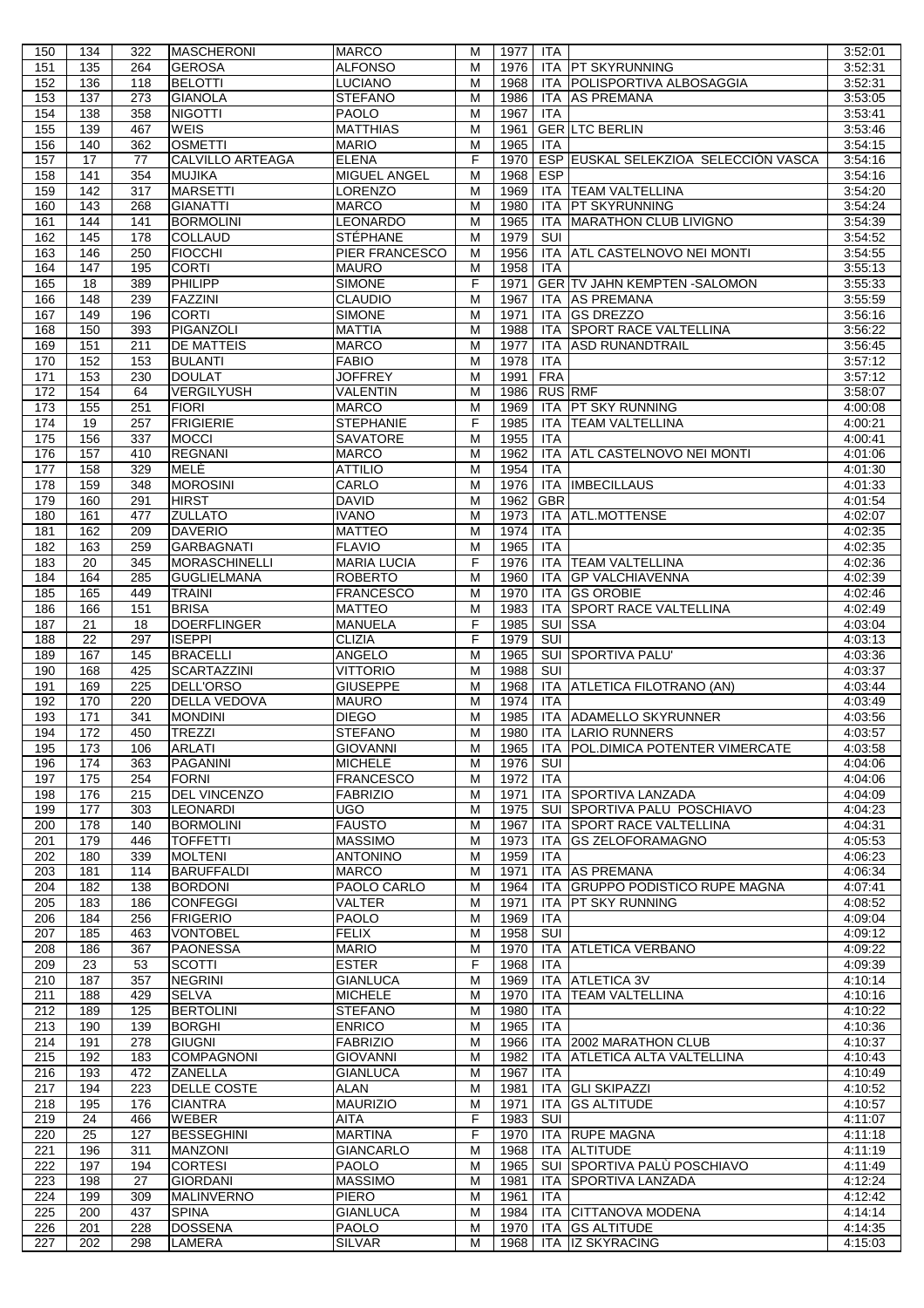| 228 | 203              | 262 | <b>GELFI</b>         | <b>ROBERTO</b>        | м                       | 1968 | ITA                   |                                 | 4:15:04 |
|-----|------------------|-----|----------------------|-----------------------|-------------------------|------|-----------------------|---------------------------------|---------|
| 229 | 204              | 370 | <b>PASINI</b>        | <b>SILVANO</b>        | M                       | 1956 | ITA                   | <b>GP VALCHIAVENNA</b>          | 4:15:29 |
| 230 | 205              | 242 | FERRARI              | <b>GIOVANNI</b>       | M                       | 1951 | ITA                   | <b>SPORT RACE VALTELLINA</b>    | 4:15:57 |
| 231 | 206              | 369 | PASINELLI            | LORENZO               | M                       | 1974 | ITA                   | <b>IMBECILLAUS</b>              | 4:16:19 |
| 232 | 207              | 436 | <b>SORLINI</b>       | <b>PIERLUIGI</b>      | M                       | 1969 | <b>ITA</b>            | <b>IMBECILLAUS</b>              | 4:16:19 |
| 233 | 208              | 128 | <b>BIANCHI</b>       | <b>STEFANO</b>        | M                       | 1983 | <b>ITA</b>            | <b>GS OROBIE</b>                | 4:16:19 |
| 234 | 209              | 442 | <b>TARCA</b>         | VALERIO               | M                       | 1961 | ITA                   | <b>TEAM VALTELLINA</b>          | 4:16:25 |
| 235 | 210              | 300 | LANZINI              | <b>ALESSANDRO</b>     | M                       | 1975 | <b>ITA</b>            |                                 | 4:16:38 |
| 236 | 211              | 224 | <b>DELLEANI</b>      | <b>FRANCO</b>         | M                       | 1980 | <b>ITA</b>            |                                 | 4:16:58 |
| 237 | 212              | 438 | <b>SULLIVAN</b>      | <b>DAVID</b>          | M                       | 1955 | <b>GBR</b>            |                                 | 4:17:03 |
| 238 | 213              | 280 | <b>GIUSTOLISI</b>    | <b>FABIO</b>          | M                       | 1959 | ITA                   | 2002 MARATHON CLUB              | 4:17:35 |
| 239 | 214              | 406 | <b>RAMPA</b>         | <b>DARIO</b>          | M                       | 1965 | <b>SUI</b>            | <b>SPORTIVA PALU POSCHIAVO</b>  | 4:17:59 |
| 240 | 215              | 166 | <b>CAROZZI</b>       | <b>SANDRO</b>         | M                       | 1992 | $\overline{\text{S}}$ |                                 | 4:17:59 |
| 241 | 216              | 314 | <b>MARCHESI</b>      | <b>MATTEO</b>         | M                       | 1981 | $\overline{\text{S}}$ |                                 | 4:17:59 |
| 242 | 26               | 394 | PIGANZOLI            | <b>SERENA</b>         | F                       | 1980 | ITA                   | <b>SPORT RACE VALTELLINA</b>    | 4:18:04 |
| 243 | 217              | 290 | <b>HENRY</b>         | <b>PETER</b>          | M                       | 1983 | <b>GBR</b>            |                                 | 4:18:28 |
| 244 | 218              | 185 | <b>CONFALONIERI</b>  | <b>MAURIZIO</b>       | M                       | 1969 | ITA                   | <b>ATLETIC TEAM PIOLTELLO</b>   | 4:18:48 |
| 245 | 219              | 207 | <b>D'ASCHIERI</b>    | <b>MAURIZIO</b>       | M                       | 1960 | <b>ITA</b>            | SPORTIVA LANZADA                | 4:19:11 |
| 246 | 220              | 302 | LARINO               | <b>PIERO</b>          | M                       | 1972 | <b>ITA</b>            | <b>GS CASTIONETTO</b>           | 4:19:20 |
| 247 | 221              | 276 | <b>GIUDICE</b>       | <b>CLAUDIO SIMONE</b> | M                       | 1967 | <b>ITA</b>            | <b>RUPE MAGNA</b>               | 4:20:13 |
| 248 | $\overline{222}$ | 366 | PANIZZA              | <b>FRANCO</b>         | $\overline{\mathsf{M}}$ | 1966 | <b>ITA</b>            | <b>GP RUPE MAGNA</b>            | 4:20:13 |
| 249 | 27               | 199 | <b>CRAMERI</b>       | <b>SUELA</b>          | F                       | 1986 | SUI                   |                                 | 4:20:44 |
| 250 | 223              | 412 | <b>RICHTER</b>       | <b>FRANK</b>          | M                       | 1964 |                       | <b>GER TSV KIRCHDORF</b>        | 4:20:47 |
| 251 | 224              | 32  | <b>JONES</b>         | PHIL                  | M                       | 1952 |                       | <b>GBR SNODOWN RACE</b>         | 4:20:57 |
| 252 | $\overline{225}$ | 350 | <b>MOSSINELLI</b>    | <b>GIUSEPPE</b>       | M                       | 1971 | <b>ITA</b>            |                                 | 4:21:24 |
| 253 | 28               | 308 | MAI                  | <b>FRANCESCA</b>      | F                       | 1980 | <b>ITA</b>            |                                 | 4:21:32 |
| 254 | 226              | 193 | <b>CORTESI</b>       | <b>MAURO</b>          | M                       | 1992 |                       | SUI SPORTIVA PALÙ POSCHIAVO     | 4:22:09 |
| 255 | 227              | 451 | <b>TRISCIUZZI</b>    | <b>CLAUDIO</b>        | M                       | 1965 | <b>ITA</b>            |                                 | 4:22:21 |
| 256 | 228              | 159 | COSI                 | <b>FABRIZIO</b>       | M                       | 1965 | ITA                   | MONTAGNETTA'S SKY RUNNER        | 4:22:22 |
| 257 | 229              | 305 | <b>MAGGIONI</b>      | <b>GRAZIANO</b>       | $\overline{M}$          | 1960 | <b>ITA</b>            | <b>POLISPORTIVA BESANESE</b>    | 4:22:33 |
| 258 | 230              | 318 | <b>MARTINELLI</b>    | <b>GIOVANNI</b>       | M                       | 1966 | <b>ITA</b>            | <b>SPORTIVA LANZADA</b>         | 4:22:50 |
| 259 | 231              | 216 | DELLA NAVE           | <b>STEFANO</b>        | M                       | 1959 | ITA                   | <b>GS VALGEROLA</b>             | 4:22:55 |
| 260 | 232              | 42  | <b>PERACCHI</b>      | <b>DANIELE</b>        | M                       | 1964 | <b>ITA</b>            | <b>VALETUDO</b>                 | 4:23:48 |
| 261 | 233              | 282 | <b>GUERRA</b>        | <b>WILLIAM</b>        | M                       | 1974 | ITA                   | <b>SPORTIVA LANZADA</b>         | 4:23:58 |
| 262 | 234              | 110 | <b>BALDINELLI</b>    | <b>LUCA</b>           | M                       | 1975 | ITA                   |                                 | 4:24:11 |
| 263 | 235              | 420 | <b>ROTTOLI</b>       | <b>GIACOMO</b>        | M                       | 1964 | ITA                   | VALETUDO SKYRUNNING             | 4:24:17 |
| 264 | 236              | 476 | <b>ZINI</b>          | <b>ALFONSO</b>        | M                       | 1964 | <b>ITA</b>            |                                 | 4:24:26 |
| 265 | 29               | 368 | <b>PAROLINI</b>      | <b>BRUNELLA</b>       | F                       | 1966 | ITA                   | <b>SPORTIVA LANZADA</b>         | 4:25:06 |
| 266 | 237              | 439 | <b>TACCHINI</b>      | <b>VITALE</b>         | M                       | 1958 | ITA                   | <b>TEAM VALTELLINA</b>          | 4:25:06 |
| 267 | 238              | 219 | <b>DELLA RODOLFA</b> | <b>ENOS</b>           | M                       | 1973 | <b>ITA</b>            | SPORTIVA LANZADA                | 4:25:21 |
| 268 | 239              | 277 | <b>GIUGIA</b>        | ALESSANDRO            | M                       | 1972 | ITA                   |                                 | 4:25:31 |
| 269 | 240              | 388 | <b>PERLINI</b>       | <b>DAVIDE</b>         | M                       | 1970 | <b>ITA</b>            | <b>SPORT RACE VALTELLINA</b>    | 4:25:36 |
| 270 | 241              | 375 | PEDROLI              | <b>FABIO</b>          | M                       | 1977 | <b>ITA</b>            | <b>CASTELRAIDER</b>             | 4:26:07 |
| 271 | 242              | 238 | <b>FASANI</b>        | <b>GIORDANO</b>       | M                       | 1969 | ITA                   |                                 | 4:26:41 |
| 272 | 243              | 395 | PINI                 | <b>PAOLO</b>          | M                       | 1977 |                       | ITA ASS.PODISTICA RUPE MAGNA    | 4:27:00 |
| 273 | 244              | 203 | <b>CUSINI</b>        | <b>MAURILIO</b>       | M                       | 1953 |                       | ITA ASD MARATHON CLUB LIVIGNO   | 4:27:01 |
| 274 | 245              | 181 | <b>COLOMBO</b>       | <b>FABRIZIO</b>       | M                       | 1975 | ITA                   | <b>ASD RUNANDTRAIL</b>          | 4:27:04 |
| 275 | 246              | 101 | <b>AGOSTEO</b>       | <b>PAOLO</b>          | M                       | 1966 | ITA                   | <b>GSO ARESE</b>                | 4:27:27 |
| 276 | 247              | 387 | <b>PEREGO</b>        | <b>MAURIZIO</b>       | M                       | 1978 | ITA                   | <b>GS ALTITUDE</b>              | 4:28:42 |
| 277 | 248              | 421 | <b>RUGA</b>          | <b>ROBERTO</b>        | M                       | 1975 | ITA                   | ATLETICA CENTRO LARIO           | 4:29:04 |
| 278 | 249              | 316 | <b>MARIOLI</b>       | <b>GIOVANNI</b>       | M                       | 1976 | ITA                   | SPORT RACE VALTELLINA           | 4:29:07 |
| 279 | 250              | 392 | <b>PIERI</b>         | <b>DENNIS</b>         | M                       | 1972 | ITA                   |                                 | 4:29:18 |
| 280 | 251              | 355 | <b>NEGRI</b>         | <b>MARCO</b>          | M                       | 1965 | ITA                   | <b>ASD ATLETICA VERBANO</b>     | 4:29:36 |
| 281 | 252              | 344 | <b>MONTANI</b>       | <b>MATTEO</b>         | M                       | 1975 | ITA                   |                                 | 4:29:40 |
| 282 | 253              | 414 | <b>RIZZI</b>         | <b>LUCIO</b>          | M                       | 1972 | <b>ITA</b>            |                                 | 4:29:44 |
| 283 | 254              | 143 | <b>BOSCACCI</b>      | <b>FABRIZIO</b>       | M                       | 1969 |                       | ITA   PT SKY RUNNING            | 4:29:55 |
| 284 | 255              | 401 | <b>POZZI</b>         | <b>CRISTIAN</b>       | M                       | 1982 | ITA                   | US BORMIESE ATL.                | 4:30:00 |
| 285 | 256              | 444 | <b>THONI</b>         | <b>ALBERT</b>         | M                       | 1958 | SUI                   | <b>LG BONADUZ</b>               | 4:30:14 |
| 286 | 257              | 460 | <b>VIVIANI</b>       | <b>MATTIA</b>         | M                       | 1974 | ITA                   |                                 | 4:30:16 |
| 287 | 258              | 275 | <b>GIOVANETTONI</b>  | ANDREA                | M                       | 1975 | ITA                   |                                 | 4:31:11 |
| 288 | 259              | 245 | <b>FERRARIO</b>      | <b>FRANCO</b>         | M                       | 1962 | <b>ITA</b>            |                                 | 4:31:35 |
| 289 | 260              | 164 | <b>CARATTI</b>       | <b>PAOLO</b>          | M                       | 1969 |                       | ITA G.P RUPE MAGNA              | 4:31:40 |
| 290 | 261              | 398 | <b>POMONI</b>        | <b>OSCAR</b>          | M                       | 1971 | ITA                   | <b>AS PREMANA</b>               | 4:31:50 |
| 291 | 30               | 400 | <b>POZZI</b>         | <b>BRUNA</b>          | F                       | 1973 | ITA                   | <b>RUPE MAGNA</b>               | 4:31:54 |
| 292 | 262              | 293 | <b>IACONA</b>        | GAETANO               | M                       | 1969 | ITA                   | <b>RUPE MAGNA</b>               | 4:31:54 |
| 293 | 263              | 411 | <b>RICCINI</b>       | DANILO                | M                       | 1962 | ITA                   |                                 | 4:32:09 |
| 294 | 264              | 331 | <b>MENGHINI</b>      | <b>DAVIDE</b>         | M                       | 1961 | SUI                   | SPORTIVA PALÙ POSCHIAVO         | 4:32:14 |
| 295 | 265              | 266 | <b>GIACOMELLI</b>    | LUCA                  | M                       | 1973 | <b>ITA</b>            | PT SKY RUNNING                  | 4:32:23 |
| 296 | 266              | 124 | <b>BERTOLA</b>       | <b>ROBERTO</b>        | M                       | 1969 | <b>ITA</b>            |                                 | 4:32:23 |
| 297 | 267              | 235 | <b>FALDARINI</b>     | <b>GIANLUCA</b>       | M                       | 1972 | <b>ITA</b>            | <b>PT SKY RUNNING</b>           | 4:32:33 |
| 298 | 268              | 160 | <b>CAMOLETTO</b>     | ANDREA GUIDO          | M                       | 1967 | ITA                   | <b>GRUPPO SPORTIVO MURIALDO</b> | 4:32:44 |
| 299 | 269              | 452 | TUIA                 | <b>ANDREA</b>         | M                       | 1973 | ITA                   | <b>PT SKYRUNNERS</b>            | 4:32:47 |
| 300 | 270              | 328 | <b>MELCHIORRI</b>    | MARCO                 | M                       | 1963 | ITA                   |                                 | 4:33:18 |
| 301 | 271              | 161 | CANOVA               | <b>GIAMBATTISTA</b>   | M                       | 1973 | ITA                   | IGSA POLLONE                    | 4:33:32 |
| 302 | 272              | 405 | <b>RAINOLDI</b>      | <b>MARIO</b>          | M                       | 1966 | ITA                   | <b>CASTELRAIDER</b>             | 4:34:47 |
| 303 | 273              | 142 | <b>BORMOLINI</b>     | <b>ROMEO</b>          | M                       | 1965 | ITA                   | <b>SPORT RACE VALTELLINA</b>    | 4:34:48 |
| 304 | 274              | 162 | CANTONI              | DANIELE               | M                       | 1975 |                       | ITA 2002 MARATHON CLUB          | 4:34:53 |
| 305 | 275              | 310 | <b>MANTELLI</b>      | <b>FABRIZIO</b>       | M                       | 1964 | <b>ITA</b>            | VALETUDO SKYRUNNING ITALIA      | 4:34:58 |
|     |                  |     |                      |                       |                         |      |                       |                                 |         |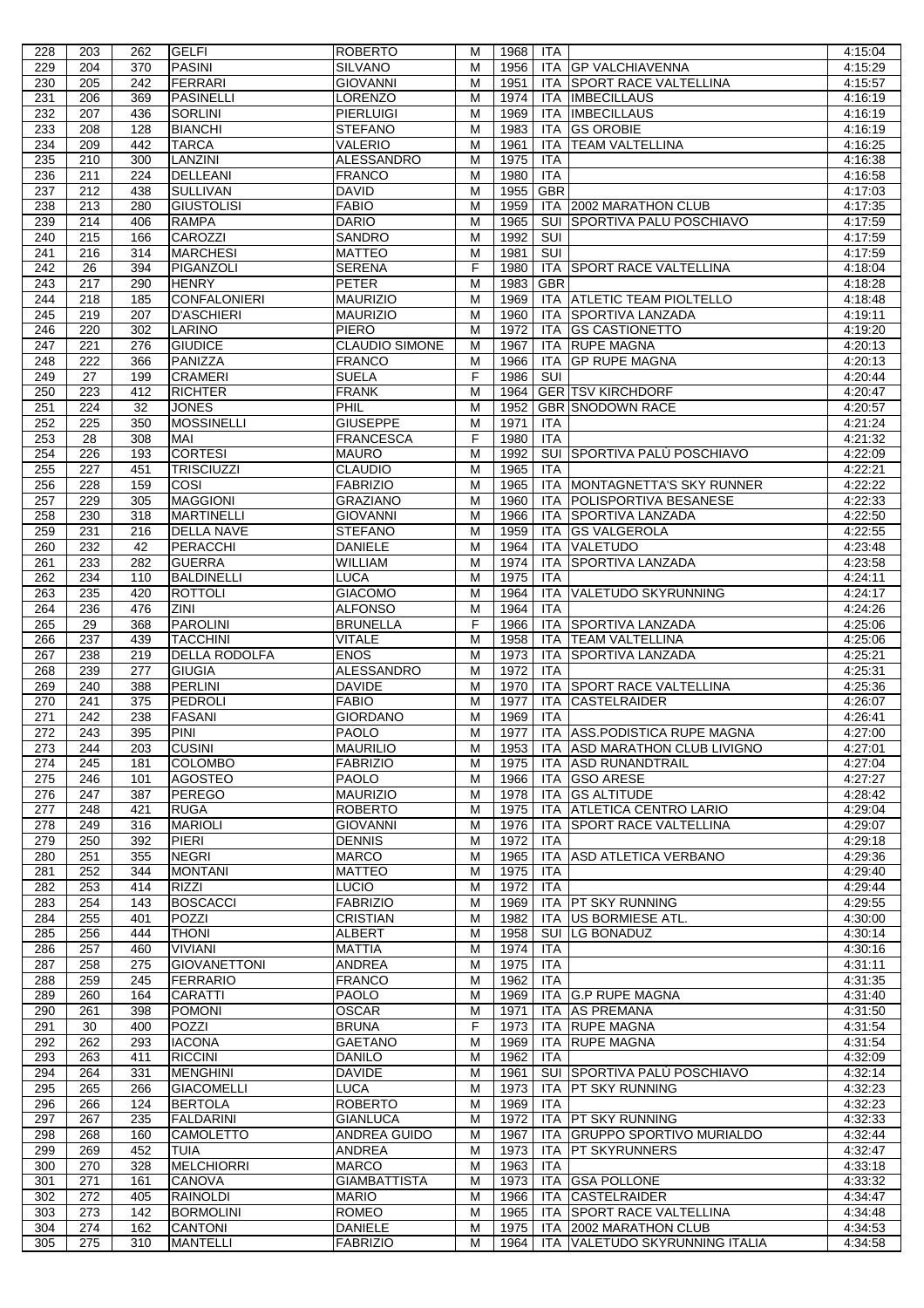| 306 | 276              | 402             | <b>PRAOLINI</b>      | <b>STEFANO</b>    | м              | 1980     |            | <b>ITA US BORMIESE</b>          | 4:35:00 |
|-----|------------------|-----------------|----------------------|-------------------|----------------|----------|------------|---------------------------------|---------|
| 307 | $\overline{277}$ | 431             | <b>SERINI</b>        | <b>FABRIZIO</b>   | M              | 1968     | <b>ITA</b> | <b>PT SKYRUNNING</b>            | 4:35:03 |
| 308 | 31               | 480             | <b>BOEHLER</b>       | <b>THERESIA</b>   | F              | 1960     | <b>GER</b> |                                 | 4:35:12 |
| 309 | 278              | 234             | <b>ELSENER</b>       | <b>STEFAN</b>     | M              | 1972     | SUI        |                                 | 4:35:14 |
| 310 | 279              | 115             | <b>BARUFFI</b>       | ANGELO            | M              | 1974     | <b>ITA</b> |                                 | 4:35:15 |
|     |                  |                 |                      |                   |                |          |            |                                 |         |
| 311 | 280              | 189             | <b>CORDA</b>         | <b>GABRIELE</b>   | M              | 1972     | <b>ITA</b> | 2002 MARATHON CLUB              | 4:35:32 |
| 312 | 281              | 373             | <b>PATRIARCA</b>     | <b>GABRIELE</b>   | M              | 1963     | <b>ITA</b> |                                 | 4:36:00 |
| 313 | 32               | 249             | <b>FIOCCHI</b>       | <b>GABRIELLA</b>  | F              | 1965     | ITA        | <b>ATL CASTELNOVO NEI MONTI</b> | 4:36:07 |
| 314 | 33               | 131             | <b>BOEBEL</b>        | ANGELA            | F              | 1959     | <b>GER</b> |                                 | 4:36:49 |
| 315 | 282              | 427             | <b>SCHREIBER</b>     | <b>ALFRED</b>     | M              | 1959     | <b>GER</b> |                                 | 4:37:03 |
|     | 283              |                 |                      |                   |                |          |            |                                 |         |
| 316 |                  | 364             | PALAZZO              | <b>DANILO</b>     | M              | 1962     |            | ITA GSO DON BOSCO ARESE         | 4:37:24 |
| 317 | 284              | 376             | <b>PEDROLINI</b>     | <b>DINO</b>       | М              | 1951     | ITA.       | SPORTIVA LANZADA                | 4:37:26 |
| 318 | 285              | 171             | <b>CASPARRI</b>      | <b>ANTONIO</b>    | M              | 1963     | <b>ITA</b> | 2002 MARATHON CLUB              | 4:37:37 |
| 319 | $\overline{34}$  | 108             | <b>BACINELLI</b>     | <b>SABINA</b>     | $\overline{F}$ | 1981     | <b>ITA</b> |                                 | 4:37:56 |
| 320 | 35               | 390             | <b>PIANTA</b>        | LUCIA ANNA        | F              | 1965     | ITA        | <b>TEAM VALTELLINA</b>          | 4:38:05 |
| 321 | 36               | 289             | HÄRTEL BIRTE         | LEA               | F              | 1983     | <b>GER</b> |                                 | 4:38:17 |
|     |                  |                 |                      |                   |                |          |            |                                 |         |
| 322 | 37               | 360             | <b>NOVATI</b>        | <b>GIULIANA</b>   | F              | 1975     | <b>ITA</b> | <b>ATLETICA 3V</b>              | 4:38:29 |
| 323 | 286              | 435             | <b>SORLINI</b>       | <b>MAURO</b>      | M              | 1971     | ITA        | <b>IMBECILLAUS</b>              | 4:38:36 |
| 324 | 287              | 129             | <b>BIFFI</b>         | <b>RICCARDO</b>   | M              | 1961     | ITA        |                                 | 4:38:39 |
| 325 | 288              | 347             | <b>MORONI</b>        | <b>ANDREA</b>     | M              | 1975     | <b>ITA</b> |                                 | 4:38:48 |
| 326 | 289              | 258             | <b>GALLI</b>         | <b>DINO</b>       | M              | 1971     | ITA        | <b>GP TALAMONA</b>              | 4:38:57 |
| 327 | 38               | 147             | <b>BRACELLI</b>      | LEA               | F              | 1966     | SUI        | <b>SPORTIVA PALU'</b>           | 4:39:13 |
|     |                  |                 |                      |                   |                |          |            |                                 |         |
| 328 | 290              | 440             | <b>TAIANA</b>        | <b>EMILIANO</b>   | M              | 1977     | <b>ITA</b> |                                 | 4:39:55 |
| 329 | 39               | 33              | <b>KELLNER</b>       | <b>HEIKE</b>      | F              | 1958     | GER        |                                 | 4:40:09 |
| 330 | 291              | 417             | <b>ROSATI</b>        | <b>GIANFRANCO</b> | M              | 1945     |            | ITA PODISTICA AAEZZANO          | 4:40:32 |
| 331 | 292              | 413             | <b>RIGOLETTI</b>     | <b>VIRGILIO</b>   | M              | 1960     | <b>ITA</b> | <b>USAC CAFASSE</b>             | 4:40:48 |
| 332 | 40               | $\overline{99}$ | <b>OGUREEVA</b>      | LERA              | $\overline{F}$ | 1983     |            | <b>RUS RMF</b>                  | 4:42:10 |
|     | 293              |                 | <b>MOTTARELLI</b>    | <b>MIRCO</b>      |                |          |            |                                 |         |
| 333 |                  | 353             |                      |                   | M              | 1959     | ITA.       | <b>SPORTIVA LANZADA</b>         | 4:42:57 |
| 334 | 294              | 180             | <b>COLOMBINI</b>     | <b>MARCELLINO</b> | M              | 1962     | <b>ITA</b> | <b>CASTELRAIDER</b>             | 4:43:10 |
| 335 | 295              | 237             | <b>FANCHETTI</b>     | <b>OMAR</b>       | M              | 1988     | ITA        | <b>CASTEL RAIDER</b>            | 4:43:10 |
| 336 | 296              | 155             | <b>BUTTI</b>         | <b>STEFANO</b>    | M              | 1976     | <b>ITA</b> |                                 | 4:43:27 |
| 337 | 297              | 315             | <b>MARELLI</b>       | <b>IVANO</b>      | M              | 1963     | <b>ITA</b> | <b>FRIESAN TEAM</b>             | 4:43:41 |
| 338 | 298              | 69              | <b>EZZAHER</b>       | <b>MOHAMMED</b>   | M              | 1970     |            | MAR 2002 MARATHON CLUB          | 4:44:00 |
|     |                  |                 |                      |                   |                |          |            |                                 |         |
| 339 | 299              | 428             | <b>SCUFFI</b>        | <b>MAURIZIO</b>   | M              | 1959     | <b>ITA</b> |                                 | 4:45:28 |
| 340 | 300              | 221             | DELL'ANDRINO         | <b>LUCA</b>       | M              | 1973     | <b>ITA</b> | <b>MARATHON CLUB</b>            | 4:45:35 |
| 341 | 301              | 384             | PENNATI              | <b>GIULIO</b>     | M              | 1976     | <b>ITA</b> |                                 | 4:45:35 |
| 342 | 302              | 457             | <b>VEDOVATTI</b>     | <b>FABIO</b>      | M              | 1962     | ITA.       | 2002 MARATHON CLUB              | 4:46:41 |
| 343 | 303              | 233             | <b>DUREGON</b>       | <b>VITTORIO</b>   | M              | 1951     | <b>ITA</b> | <b>GS PT TORINO</b>             | 4:46:57 |
| 344 | 304              | 403             | <b>PREECE</b>        | <b>BEN</b>        | M              | 1944     | <b>GBR</b> |                                 | 4:46:57 |
|     |                  |                 |                      |                   |                |          |            |                                 |         |
| 345 | 305              | 352             | <b>MOTTARELLI</b>    | <b>GIANMARIO</b>  | M              | 1980     | <b>ITA</b> |                                 | 4:47:41 |
| 346 | 41               | 283             | <b>GUERRINI</b>      | <b>ARIANNA</b>    | F              | 1980     | ITA.       | POLISPORTIVA ALBOSAGGIA         | 4:47:59 |
| 347 | 306              | 136             | <b>BONZI</b>         | PIERO ANGELO      | M              | 1964     | ITA        | <b>IMBECILLAUS</b>              | 4:48:31 |
| 348 | 307              | 45              | <b>PUCHININ</b>      | ANDREY            | М              | 1972     |            | <b>RUS RMF</b>                  | 4:49:00 |
| 349 | 308              | 113             | <b>BARRI</b>         | <b>MORENO</b>     | м              | 1964     | <b>ITA</b> |                                 | 4:49:44 |
| 350 | 309              | 279             | <b>GIUSTOLISI</b>    | <b>CORRADO</b>    | M              | 1964 ITA |            |                                 | 4:51:10 |
|     |                  |                 |                      |                   |                |          |            |                                 |         |
| 351 | 310              | 454             | VALLERO              | <b>STEFANO</b>    | М              | 1970     |            | ITA LIBERTAS FORNO CANAVESE     | 4:53:27 |
| 352 | 311              | 284             | <b>GUGIATTI</b>      | <b>STEFANO</b>    | М              | 1965     | <b>ITA</b> | 2002 MARATHON CLUB              | 4.53.43 |
| 353 | 312              | 253             | <b>FORNI</b>         | <b>ANTONIO</b>    | M              | 1945     | <b>ITA</b> |                                 | 4:53:44 |
| 354 | 313              | 192             | <b>CORRADINI</b>     | <b>FERNANDO</b>   | M              | 1949     | <b>ITA</b> |                                 | 4:53:55 |
| 355 | 42               | 464             | <b>VONTOBEL</b>      | <b>URSULA</b>     | F              | 1960     | SUI        |                                 | 4:53:59 |
| 356 | 314              | 152             |                      |                   | M              |          |            |                                 | 4:54:29 |
|     |                  |                 | <b>BRUNI</b>         | <b>ROMANO</b>     |                | 1952     | ITA        | <b>TEAM VALTELLINA</b>          |         |
| 357 | 315              | 458             | <b>VISTALLI</b>      | <b>ERMANDO</b>    | M              | 1958     | <b>ITA</b> | <b>GS OROBIE</b>                | 4:55:03 |
| 358 | 316              | 217             | <b>DELLA PATRONA</b> | <b>GIANPIERO</b>  | М              | 1952     | <b>ITA</b> | 2002 MARATHON CLUB              | 4:55:52 |
| 359 | 317              | 473             | ZANINELLI            | <b>GIANFRANCO</b> | M              | 1952     | <b>ITA</b> |                                 | 4:56:15 |
| 360 | 318              | 146             | <b>BRACELLI</b>      | <b>DARIO</b>      | М              | 1962     | ITA        | SPORTIVA LANZADA                | 4:56:31 |
| 361 | 43               | 204             | <b>CUSINI</b>        | <b>MYRIAM</b>     | F              | 1976     | <b>ITA</b> | ASD MARATHON CLUB LIVIGNO       | 4:56:40 |
| 362 | 44               | 156             | <b>BUZZETTI</b>      | <b>SILVIA</b>     | F              | 1975     | <b>ITA</b> | <b>SPORT RACE VALTELLINA</b>    | 4:57:13 |
|     |                  |                 |                      |                   |                |          |            |                                 |         |
| 363 | 319              | 202             | <b>CUSINI</b>        | <b>GUGLIELMO</b>  | М              | 1959     | <b>ITA</b> | ASD MARATHON CLUB LIVIGNO       | 4:58:47 |
| 364 | 45               | 299             | <b>LANGMANN</b>      | <b>NICOLA</b>     | F              | 1969     |            | <b>GER TV GUNDELFINGEN</b>      | 4:59:53 |
| 365 | 46               | 482             | <b>MARTIN</b>        | CLARE             | F              | 1963     | <b>GBR</b> |                                 | 5:00:34 |
| 366 | 320              | 112             | <b>BARLASSINA</b>    | CARLO             | M              | 1968     | <b>ITA</b> |                                 | 5:00:35 |
| 367 | 321              | 471             | <b>WYSS</b>          | <b>STEFAN</b>     | М              | 1974     | SUI        |                                 | 5:00:38 |
|     |                  |                 |                      |                   | F              |          |            |                                 |         |
| 368 | 47               | 105             | <b>ARIGHI</b>        | <b>MANUELA</b>    |                | 1969     | <b>ITA</b> |                                 | 5:02:45 |
| 369 | 322              | 163             | <b>CAPPELLETTI</b>   | <b>DAVIDE</b>     | M              | 1969     | ITA.       | UNIONE SPORTIVA BORMIESE        | 5:02:45 |
| 370 | 323              | 409             | <b>RAVOT</b>         | <b>VITTORIO</b>   | M              | 1957     | ITA        | <b>GM FORTI E LIBERI</b>        | 5:03:01 |
| 371 | 324              | 323             | <b>MATTEONI</b>      | <b>ALESSANDRO</b> | M              | 1960     | <b>ITA</b> |                                 | 5:03:01 |
| 372 | 325              | 478             | PRESAZZI             | <b>ELIO</b>       | M              | 1956     | ITA        | AS CASPOGGIO                    | 5:03:01 |
| 373 | 326              | 453             | <b>UGAZIO</b>        | <b>ALESSANDRO</b> | M              | 1965     |            | LESSONA OTTICA IL PONTE         | 5:04:41 |
|     |                  |                 |                      |                   |                |          | ITA        |                                 |         |
| 374 | 327              | 422             | <b>RUISI</b>         | <b>GIUSEPPE</b>   | М              | 1961     | ITA        | GRUPPO SPORTIVO MURIALDO        | 5:05:32 |
| 375 | 48               | 281             | <b>GROSS</b>         | <b>BEATRICE</b>   | F              | 1973     | SUI        |                                 | 5:06:11 |
| 376 | 328              | 372             | <b>PASTORE</b>       | SALVATORE         | М              | 1979     | <b>ITA</b> |                                 | 5:06:11 |
| 377 | 329              | 135             | <b>BONTADELLI</b>    | <b>SAMUEL</b>     | М              | 1979     |            | SUI HC POSCHIAVO                | 5:07:13 |
| 378 | 330              | 133             | <b>BOMBARDIERI</b>   | <b>IVAN</b>       | M              | 1975     | <b>ITA</b> |                                 | 5:07:39 |
|     |                  |                 |                      |                   | F              |          |            |                                 |         |
| 379 | 49               | 210             | <b>DE LUIS</b>       | <b>FRANCA</b>     |                | 1971     | ITA        | <b>SD&amp;C FUTURA</b>          | 5:08:44 |
| 380 | 50               | 294             | <b>IACONA</b>        | <b>LUCIA</b>      | F              | 1971     | ITA.       | <b>RUPE MAGNA</b>               | 5:08:45 |
| 381 | 331              | 198             | COZZI                | <b>ANTONIO</b>    | M              | 1966     | <b>ITA</b> |                                 | 5:08:47 |
| 382 | 332              | 168             | <b>CARRARO</b>       | <b>WALTER</b>     | M              | 1966     | <b>ITA</b> |                                 | 5:08:48 |
| 383 | 333              | 334             | <b>MERONI</b>        | <b>STEFANO</b>    | м              | 1975     |            | ITA ATLETICA 42195 BLUFRIDA     | 5:08:57 |
|     |                  |                 |                      |                   |                |          |            |                                 |         |